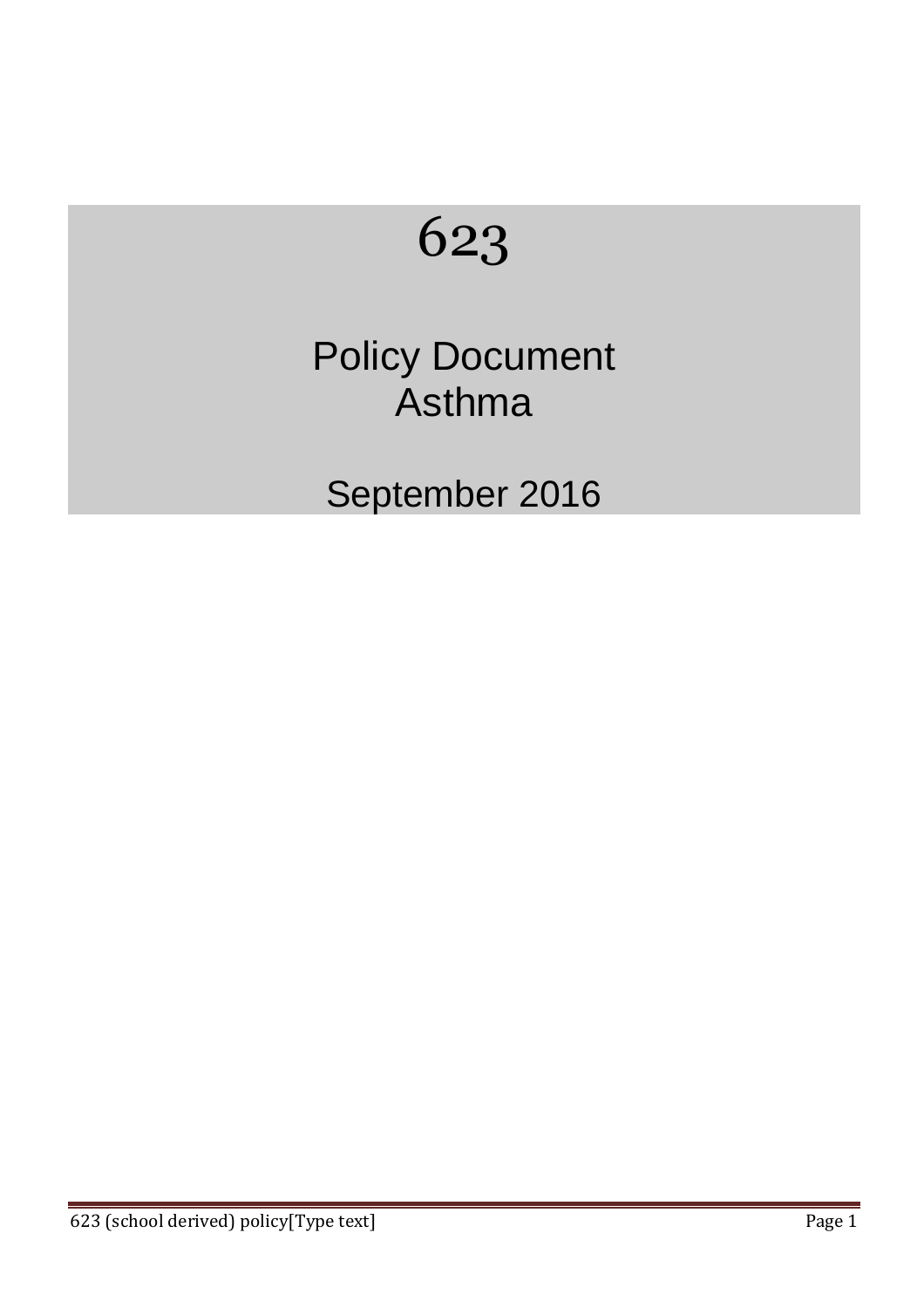# **623 Asthma Policy**

## **Introduction**

This policy has been written with advice given to Curbar Primary School from the Department for Education & Employment, Asthma UK, the local education authority, local healthcare professionals, the school health service, parents, the governing body and pupils.

623 recognises that asthma is a widespread, serious but controllable condition affecting many children.623 positively welcomes all children with asthma and encourages children with asthma to achieve their potential in all aspects by having a clear policy. Supply staff and new staff are also made aware of the policy.

## **Asthma medicines**

Immediate access to reliever medicines is essential. Children with asthma are encouraged to carry their reliever inhaler as soon as the parent, doctor or nurse and class teacher agree they are mature enough. The reliever inhalers of some younger children are kept in the classroom in an accessible place (e.g. Low cupboard) which is known to pupils and all staff.

Parents are asked to ensure that the 623 is provided with a labelled spare reliever inhaler.

Sally Christian will hold this separately in case the pupil's own inhaler runs out, or is lost or forgotten. All inhalers must be labelled with the child's name by the parent. The first aider on duty will have received asthma training.

623 staff are not required to administer asthma medicines to pupils (except in an emergency), however 623 staff will seek training from the school nurse on doing this in case of emergencies... . **All 623 staff will let pupils take their own asthma medicines when they need to.** 

## **Record keeping**

- At the beginning of each school year or when a child joins 623, parents are asked if their child has any medical conditions including asthma on their enrolment form.
- All parents of children and with asthma are consequently sent an Asthma UK school asthma card to give to their child's doctor or nurse to complete. Parents are asked to return them to 623. From this information 623 keeps its asthma register, which is available to all 623 staff. 623 asthma cards are then sent to parents of children and young people with asthma on an annual basis to update. Parents are also asked to update or exchange the card for a new one if their child's medicines or how much they take, changes during the year.

## **Physical activities**

• Children with asthma are encouraged to participate fully in all physical activities. 623 staff and sports coaches will remind pupils whose asthma is triggered by exercise, to take their reliever inhaler before engaging in energetic physical activity and to thoroughly warm up and down before and after the lesson. If a pupil needs to use their inhaler during a session he or she will be encouraged to do so.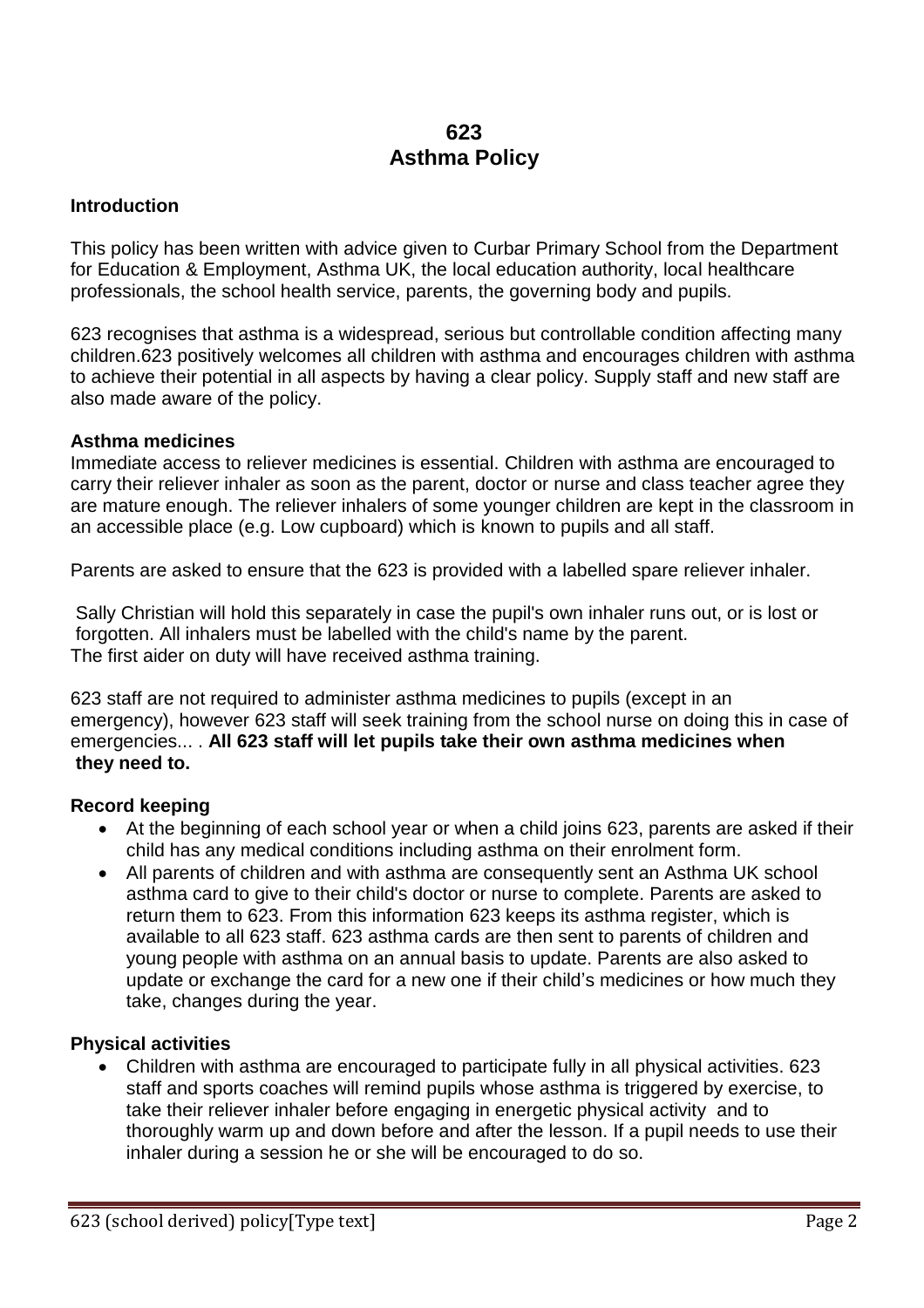## **The school environment**

- The school does all that it can to ensure the school environment is favourable to pupils with asthma. The school does not keep furry or feathery animals and has a definite nosmoking policy.
- When activities are organised which involve furry or feathery animals or other known triggers for a specific child's asthma, 623 staff will make it clear to the parents that such activities are planned so that alternative arrangements can be made for the child on those days. Careful clearing up will follow such activities.

## **Asthma attacks**

- All staff who come into contact with pupils with asthma know what to do in the event of an asthma attack.
- In the event of an asthma attack the school follows the procedure outlined by Asthma UK in its school policy guide. This procedure is visibly displayed.

# **Roles and Responsibilities**

## **Committee**

The Committee has a responsibility to:

- Ensure the health and safety of their employees (all staff) and anyone else on the
- premises or taking part in school activities (this includes pupils). This responsibility extends to those staff and others leading activities taking place off site, such as visits, outings or field trips. Employers therefore have a responsibility to ensure that an appropriate asthma policy is in place;
- Make sure the asthma policy is effectively monitored and regularly updated;
- Report to parents, pupils, school staff and local health authorities about the successes and failures of the policy;
- Provide indemnity for teachers who volunteer to administer medicine to pupils with
- asthma who need help.
- Plan the school's asthma policy in line with devolved national guidance;
- Ensure the plan is put into action, with good communication of the policy to everyone;
- Ensure every aspect of the policy is maintained;
- Assess the training and development needs of staff and arrange for them to be met;
- Ensure all supply staff and new staff know the school asthma policy;
- Regularly monitor the policy and how well it is working;
- Delegate a staff member to check the expiry date of spare reliever inhalers and maintain the school asthma register;

## **623 staff**

All school staff have a responsibility to:

- Understand the school asthma policy
- Know which pupils they come into contact with have asthma
- Know what to do in an asthma attack
- Allow pupils with asthma immediate access to their reliever inhaler
- Tell parents if their child has had an asthma attack and if they used their reliever medicines
- Ensure pupils have their asthma medicines with them when they go on a trip or out of the classroom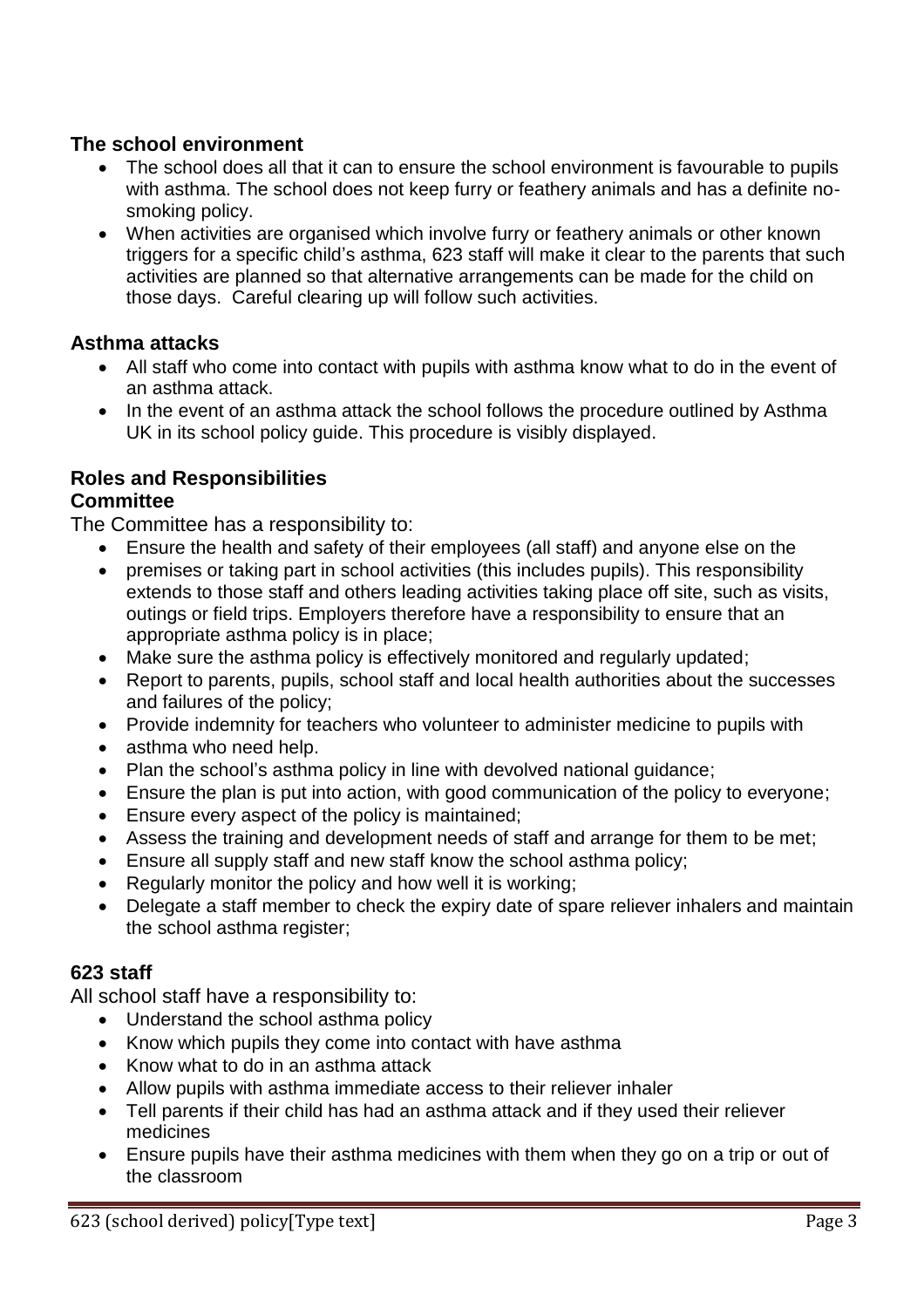**Parents/carers** have a responsibility to:

- Tell 623 if their child has asthma
- Ensure 623 has a completed and up-to-date school asthma card for their child
- Inform 623 about the medicines their child requires during school hours
- Inform 623 of any medicines the child requires while taking part in visits
- Tell 623 about any changes to their child's medicines. What they take and how much
- Inform 623 of any changes to their child's asthma (for example, if their symptoms are getting worse or they are sleeping badly due to their asthma)
- Provide 623 with a spare reliever inhaler (and spacer where relevant) labelled with their child's name
- Ensure their child's reliever inhaler that they take to school with them is labelled with his/her name
- Ensure that their child's reliever inhaler and the spare is within its expiry date Keep their child at home if he/she is not well enough to attend school

## **Pupils** have a responsibility to:

- Treat other pupils with and without asthma equally
- Let any pupil having an asthma attack take their blue inhaler and ensure a member of staff is called
- Tell a member of 623 staff when they are not feeling well
- Treat asthma medicines with respect
- Know how to gain access to their medicine in an emergency
- Know how to take their own asthma medicines

# *Appendices*

# LETTER TO PARENTS AND CARERS

Dear Parent/Carer

Re: The School Asthma Card

Thank you for informing us of your child's asthma on his/her registration form. As part of accepted good practice and with advice from the Department for Education & Skills, Asthma UK and the school's governing bodies, 623 has recently established a new School Asthma Policy for use by all staff.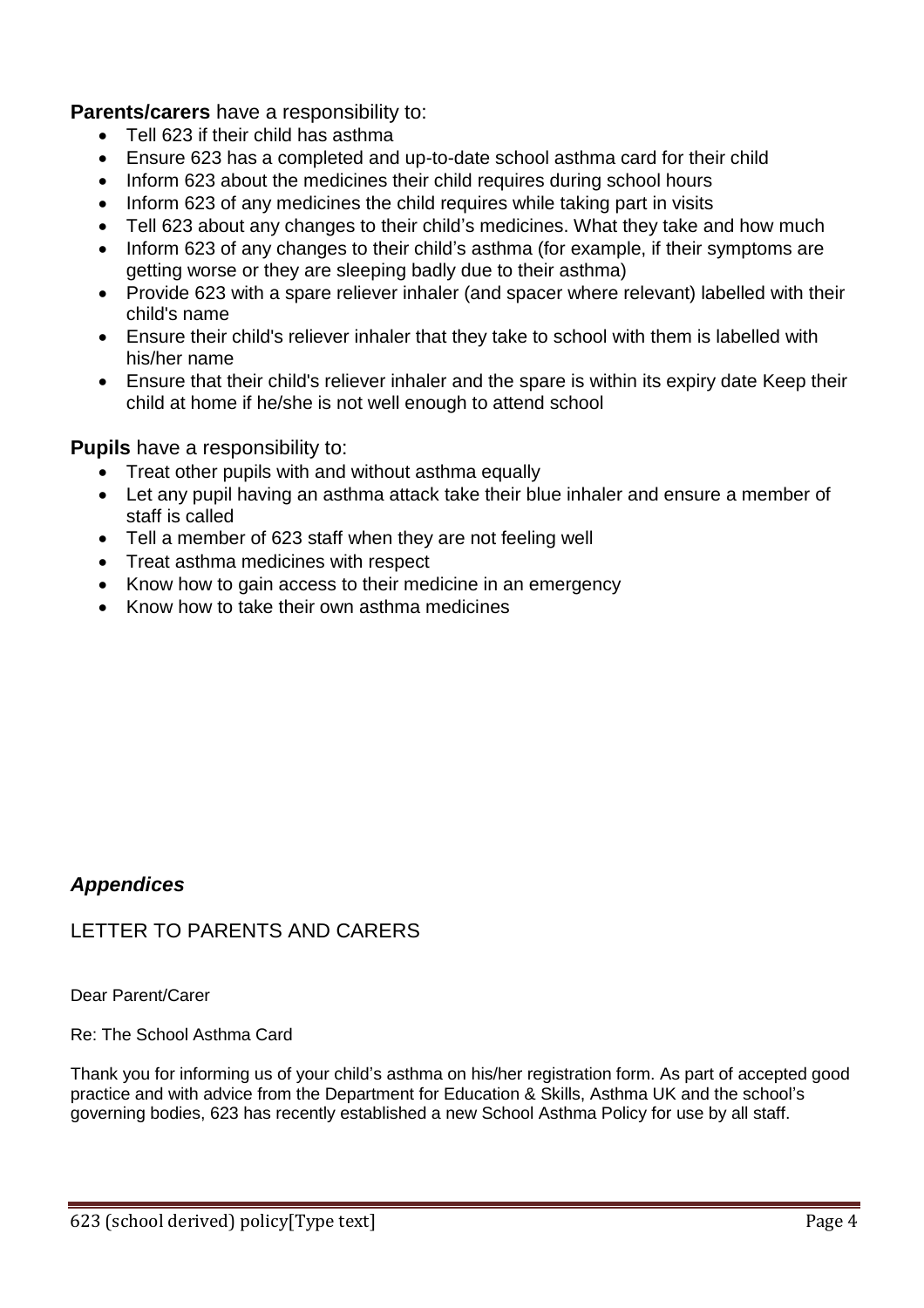As part of this new policy, we are asking all parents and carers of children with asthma to help us by completing a school asthma card for their child/children. Please take this card to your child's doctor/asthma nurse to fill in and return it to the school by XXXXX DATE

The completed card will store helpful details about your child's current medicines, triggers, individual symptoms and emergency contact numbers. The card will help school staff to better understand your child's individual condition.

Please make sure the card is regularly checked and updated by your child's doctor or asthma nurse and 623 is kept informed about changes to your child's medicines, including how much they take and when.

I look forward to receiving your child's completed school asthma card. Thank you for your help.

Yours sincerely

#### **What is asthma?**

Asthma is a condition that affects the airways – the small tubes that carry air in and out of the lungs. Asthma symptoms include coughing, wheezing, a tight chest and feeling short of breath. Each child or young person with asthma may have different symptoms.

Children and young people with asthma have airways that are almost always red and sensitive (inflamed). These airways can react badly when children and young people with asthma come into contact with an asthma trigger.

#### **Asthma triggers**

A trigger is anything that irritates the airways and causes asthma symptoms. There are many asthma triggers. Common triggers include colds, viral infections, house-dust mites, pollen, cigarette smoke, furry or feathery animals, exercise, outdoor air pollution, laughter, excitement and stress. Everybody's asthma is different and everyone will have different triggers, most have several. It is important that children and young people with asthma get to know their own triggers and try to stay away from them or take precautions.

#### **What happens during an asthma attack?**

When a child or young person with asthma comes into contact with an asthma trigger, the muscles around the walls of the airways tighten so that the airways become narrower. The lining of the airways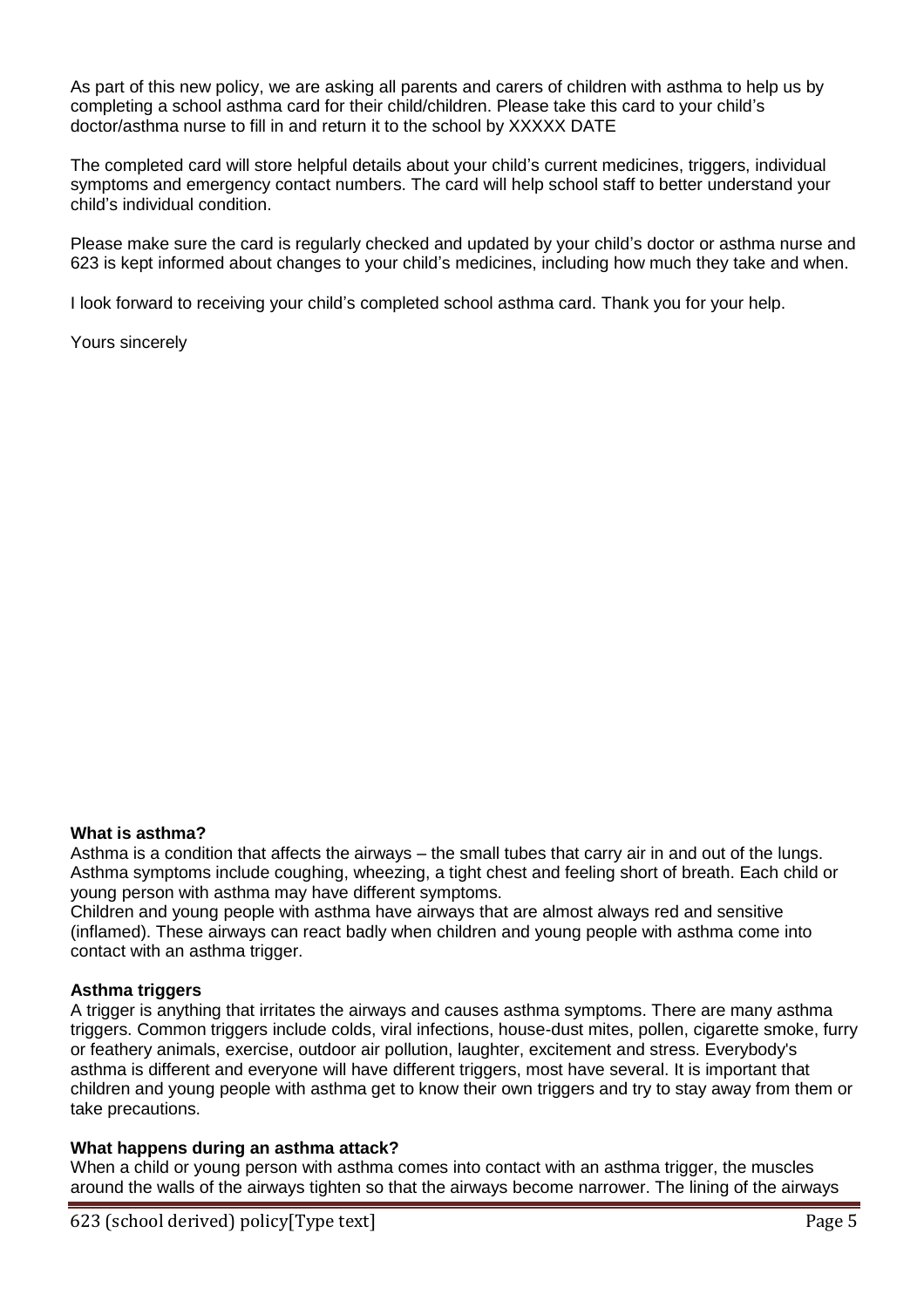becomes inflamed and begins to swell, making it difficult to breathe and leading to symptoms of coughing, wheezing, shortness of breath or feeling tight in the chest. It is at this point that the child or young person with asthma will need to take a dose of their reliever medicine.

### **What does asthma feel like?**

Children and young people who have asthma tell us that:

'It feels like someone is standing on my lungs'

'It feels like I am being squashed'

'When I'm having an attack it feels like a rope is being slowly tightened around my chest'

#### **Every child and young person's asthma is different**

Asthma varies in severity from person to person. Some children and young people will experience an occasional cough or wheeze, while for others, the symptoms will be much more severe.

Some pupils with asthma may occasionally need to take time off school if they have come into contact with a trigger (for example a cold). Some pupils with asthma may experience night-time symptoms and disturbed sleep and become tired in class.

Avoiding known triggers where possible and taking the correct medicines can usually control asthma effectively for most children and young people.

For more information about what to do if a staff member is worried about a pupil with asthma, see the later section 'What to do when a child or young person with asthma joins your class'.

To help with asthma control, all children and young people should have regular asthma reviews with their doctor or nurse. They should also have a personal asthma action plan.

#### **What to do in an asthma attack**

Common signs of an asthma attack: Coughing Shortness of breath Wheezing Feeling tight in the chest Being unusually quiet Difficulty speaking in full sentences Tummy ache (sometimes in younger children) What to do Keep calm Encourage the child or young person to sit up and slightly forward – do not hug or lie them down Make sure the child or young person takes two puffs of reliever (blue) inhaler immediately (preferably through a spacer) Loosen tight clothing Reassure the child If there is no immediate improvement Continue to make sure the child or young person takes one puff of reliever inhaler every minute for five minutes or until their symptoms improve Call 999 or a doctor urgently if: The child or young person's symptoms do not improve in 5-10 minutes The child or young person is too breathless or exhausted to talk The child or young person's lips are blue Or if you are in doubt

Continue to give the child one puff of their reliever inhaler every minute until the ambulance or doctor arrives

#### **After a minor asthma attack**

Minor attacks should not interrupt the involvement of a pupil with asthma in school. When the pupil feels better they can return to school activities